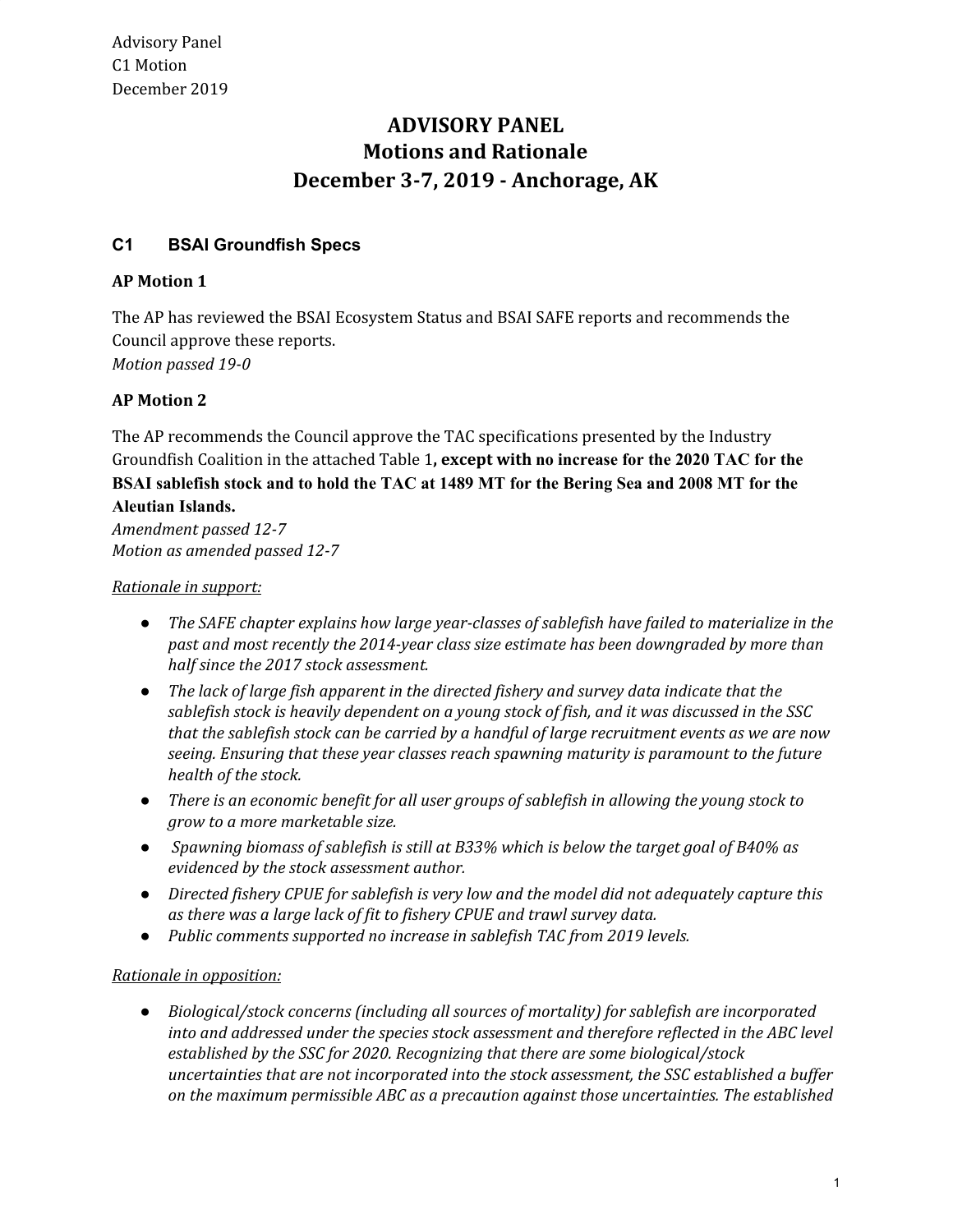Advisory Panel C1 Motion December 2019

> *2020 ABC represents the best available biological science for the sablefish stock. TAC amounts are not established to address biological/stock concerns. TAC amounts are meant to reflect any economic/social considerations of the directed and/or bycatch fisheries (this approach was reiterated by the Council at their October 2018 meeting) while achieving OY.*

- *● Establishing an artificially low TAC amount for sablefish is not the appropriate vehicle for addressing concerns stemming from the recent increase in sablefish bycatch. Bycatch concerns are more appropriately addressed via other management tools. An artificially low TAC amount will not eliminate sablefish catches by the trawl sector, but it will force an unnecessary increase in discards, which negatively impacts the economic benefits to that sector thereby negatively affecting the overall OY available to be achieved from the stock.*
- *● Advocating for a lower sablefish TAC based on conservation (stock) concerns while also requesting to be able to discard small (high grade) sablefish, focusing effort on the larger fish of the population (both the PT and SSC noted the hollowing out older age classes as a concern), under a separate agenda item is contradictory. Additionally, advocating for a lower sablefish TAC in order to keep fish in the water (to benefit future population) while also stating concerns with the directed fishery not being able to achieve their total available catch (thereby leaving larger fish in the water) is also contradictory. Artificially lower TACs in AK will not help sablefish prices to increase because the stock is caught all along the coast.*
- *● The amended TAC sheet is not reflective of the collaborative work and consensus achieved from the various groundfish sectors whose goal is to achieve the greatest optimum yield (under the constraint of the 2 million mt cap) for the fisheries they represent. The change to the sablefish TAC doesn't total the 2 million mt cap, so OY for the BSAI groundfish fisheries is not achieved.*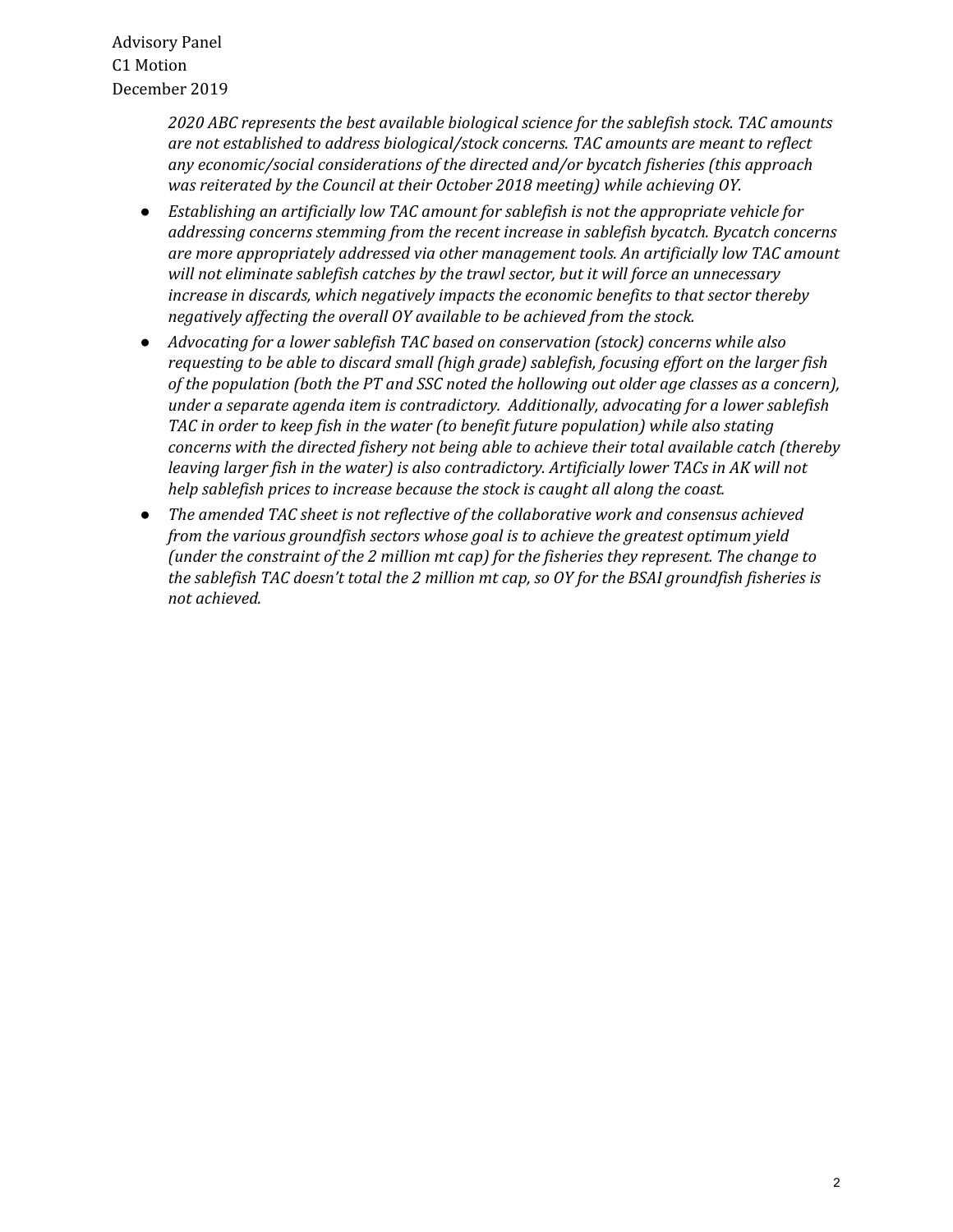C h A i

| Table 1 AP recommended total allowable catch amounts for Groundfish in the Bering Sea/Aleutian Islands (metric tons) for 2020-2021. |
|-------------------------------------------------------------------------------------------------------------------------------------|
| 101010010                                                                                                                           |

|                                                                                                                                                           |             |            |            |            |             |            |            |            |            | 12/3/2019  | 12:33 PM   |
|-----------------------------------------------------------------------------------------------------------------------------------------------------------|-------------|------------|------------|------------|-------------|------------|------------|------------|------------|------------|------------|
|                                                                                                                                                           |             |            | 2019       |            | Catch as of |            | 2020       |            |            | 2021       |            |
| <b>Species</b>                                                                                                                                            | Area        | <b>OFL</b> | <b>ABC</b> | <b>TAC</b> | 11/2/2019   | <b>OFL</b> | <b>ABC</b> | <b>TAC</b> | <b>OFL</b> | <b>ABC</b> | <b>TAC</b> |
|                                                                                                                                                           | <b>EBS</b>  | 3,914,000  | 2,163,000  | 1,397,000  | 1,406,063   | 4,085,000  | 2,043,000  | 1,425,000  | 3,385,000  | 1,767,000  | 1,450,000  |
| <b>Pollock</b>                                                                                                                                            | AI          | 64,240     | 52,887     | 19,000     | 1,592       | 66,973     | 55,120     | 19,000     | 70,970     | 58,384     | 19,000     |
|                                                                                                                                                           | Bogoslof    | 183,080    | 137,310    | 75         | 8           | 183,080    | 137,310    | 75         | 183,080    | 137,310    | 75         |
| <b>Pacific cod</b>                                                                                                                                        | <b>BS</b>   | 216,000    | 181,000    | 166,475    | 148,142     | 191,386    | 155,873    | 141,799    | 125,734    | 102,975    | 92,633     |
|                                                                                                                                                           | AI          | 27,400     | 20,600     | 14,214     | 12,954      | 27,400     | 20,600     | 13,796     | 27,400     | 20,600     | 13,796     |
|                                                                                                                                                           | AK-Wide     |            |            |            |             | 50,481     |            |            | 64,765     |            |            |
|                                                                                                                                                           | <b>BS</b>   | 3,221      | 1,489      | 1,489      | 3,202       | n/a        | 2,174      | 1,489      | n/a        | 2,865      | 2,865      |
| <b>Sablefish</b>                                                                                                                                          | AI          | 4,350      | 2,008      | 2,008      | 662         | n/a        | 2,952      | 2,008      | n/a        | 3,891      | 2,500      |
| <b>Yellowfin sole</b>                                                                                                                                     | <b>BSAI</b> | 290,000    | 263,200    | 154,000    | 122,309     | 287,307    | 260,918    | 151,000    | 287,943    | 261,497    | 168,900    |
|                                                                                                                                                           | <b>BSAI</b> | 11,362     | 9,658      | 5,294      | 2,855       | 11,319     | 9,625      | 5,300      | 10,006     | 8,510      | 5,376      |
| <b>Greenland turbot</b>                                                                                                                                   | <b>BS</b>   | n/a        | 8,431      | 5,125      | 2,681       | n/a        | 8,403      | 5,125      | n/a        | 7,429      | 5,125      |
|                                                                                                                                                           | AI          | n/a        | 1,227      | 169        | 174         | n/a        | 1,222      | 175        | n/a        | 1,080      | 251        |
| <b>Arrowtooth flounder</b>                                                                                                                                | <b>BSAI</b> | 82,939     | 70,673     | 8,000      | 9,591       | 84,057     | 71,618     | 10,000     | 86,647     | 73,804     | 10,000     |
| Kamchatka flounder                                                                                                                                        | <b>BSAI</b> | 10,965     | 9,260      | 5,000      | 4,494       | 11,495     | 9,708      | 6,800      | 11,472     | 9,688      | 7,000      |
| Northern rock sole                                                                                                                                        | <b>BSAI</b> | 122,000    | 118,900    | 47,100     | 25,497      | 157,300    | 153,300    | 47,100     | 236,800    | 230,700    | 49,000     |
| <b>Flathead sole</b>                                                                                                                                      | <b>BSAI</b> | 80,918     | 66,625     | 14,500     | 15,062      | 82,810     | 68,134     | 19,500     | 86,432     | 71,079     | 24,000     |
| Alaska plaice                                                                                                                                             | <b>BSAI</b> | 39,880     | 33,600     | 18,000     | 15,812      | 37,600     | 31,600     | 17,000     | 36,500     | 30,700     | 20,000     |
| <b>Other flatfish</b>                                                                                                                                     | <b>BSAI</b> | 21,824     | 16,368     | 6,500      | 3,756       | 21,824     | 16,368     | 4,000      | 21,824     | 16,368     | 5,000      |
|                                                                                                                                                           | <b>BSAI</b> | 61,067     | 50,594     | 44,069     | 41,653      | 58,956     | 48,846     | 42,875     | 56,589     | 46,885     | 42,036     |
|                                                                                                                                                           | <b>BS</b>   | n/a        | 14,675     | 14,675     | 13,178      | n/a        | 14,168     | 14,168     | n/a        | 13,600     | 13,600     |
| <b>Pacific Ocean perch</b>                                                                                                                                | EAI         | n/a        | 11,459     | 11,009     | 10,324      | n/a        | 11,063     | 10,613     | n/a        | 10,619     | 10,619     |
|                                                                                                                                                           | CAI         | n/a        | 8,435      | 8,385      | 8,263       | n/a        | 8,144      | 8,094      | n/a        | 7,817      | 7,817      |
|                                                                                                                                                           | WAI         | n/a        | 16,025     | 10,000     | 9,888       | n/a        | 15,471     | 10,000     | n/a        | 14,849     | 10,000     |
| Northern rockfish                                                                                                                                         | <b>BSAI</b> | 15,507     | 12,664     | 6,500      | 9,057       | 19,751     | 16,243     | 10,000     | 19,070     | 15,683     | 10,000     |
|                                                                                                                                                           | <b>BSAI</b> | 676        | 555        | 279        | 387         | 861        | 708        | 349        | 1,090      | 899        | 424        |
| <b>Blackspotted/Roughe</b>                                                                                                                                | EBS/EAI     | n/a        | 351        | 75         | 82          | n/a        | 444        | 85         | n/a        | 560        | 85         |
| ye Rockfish                                                                                                                                               | CAI/WAI     | n/a        | 204        | 204        | 305         | n/a        | 264        | 264        | n/a        | 339        | 339        |
| <b>Shortraker rockfish</b>                                                                                                                                | <b>BSAI</b> | 722        | 541        | 358        | 355         | 722        | 541        | 375        | 722        | 541        | 375        |
|                                                                                                                                                           | <b>BSAI</b> | 1,793      | 1,344      | 663        | 1,254       | 1,793      | 1,344      | 1,088      | 1,793      | 1,344      | 1,088      |
| Other rockfish                                                                                                                                            | <b>BS</b>   | n/a        | 956        | 275        | 685         | n/a        | 956        | 700        | n/a        | 956        | 700        |
|                                                                                                                                                           | AI          | n/a        | 388        | 388        | 569         | n/a        | 388        | 388        | n/a        | 388        | 388        |
|                                                                                                                                                           | <b>BSAI</b> | 79,200     | 68,500     | 57,951     | 56,563      | 81,200     | 70,100     | 59,305     | 74,800     | 64,400     | 54,482     |
|                                                                                                                                                           | EAI/BS      | n/a        | 23,970     | 23,970     | 22,802      | n/a        | 24,535     | 24,535     | n/a        | 22,540     | 22,540     |
| Atka mackerel                                                                                                                                             | CAI         | n/a        | 14,390     | 14,390     | 14,320      | n/a        | 14,721     | 14,721     | n/a        | 13,524     | 13,524     |
|                                                                                                                                                           | <b>WAI</b>  | n/a        | 30,140     | 19,591     | 19,441      | n/a        | 30,844     | 20,049     | n/a        | 28,336     | 18,418     |
| <b>Skates</b>                                                                                                                                             | <b>BSAI</b> | 51,152     | 42,714     | 26,000     | 17,873      | 49,792     | 41,543     | 16,000     | 48,289     | 40,248     | 16,000     |
| <b>Sculpins</b>                                                                                                                                           | <b>BSAI</b> | 53,201     | 39,995     | 5,000      | 5,300       | 67,817     | 50,863     | 5,000      | 67,817     | 50,863     | 5,000      |
| <b>Sharks</b>                                                                                                                                             | <b>BSAI</b> | 689        | 517        | 125        | 141         | 689        | 517        | 150        | 689        | 517        | 150        |
| <b>Octopuses</b>                                                                                                                                          | <b>BSAI</b> | 4,769      | 3,576      | 400        | 244         | 4,769      | 3,576      | 275        | 4,769      | 3,576      | 300        |
| <b>Total</b>                                                                                                                                              | <b>BSAI</b> | 5,340,955  | 3,367,578  | 2,000,000  | 1,904,826   | 5,584,382  | 3,272,581  | 1,999,284  | 4,910,201  | 3,020,326  | 2,000,000  |
| Sources: 2019 OFLs, ABCs, and TACs are from harvest specifications adopted by the Council in December 2018; 2019 catches through October 2, 2019 from AKR |             |            |            |            |             |            |            |            |            |            |            |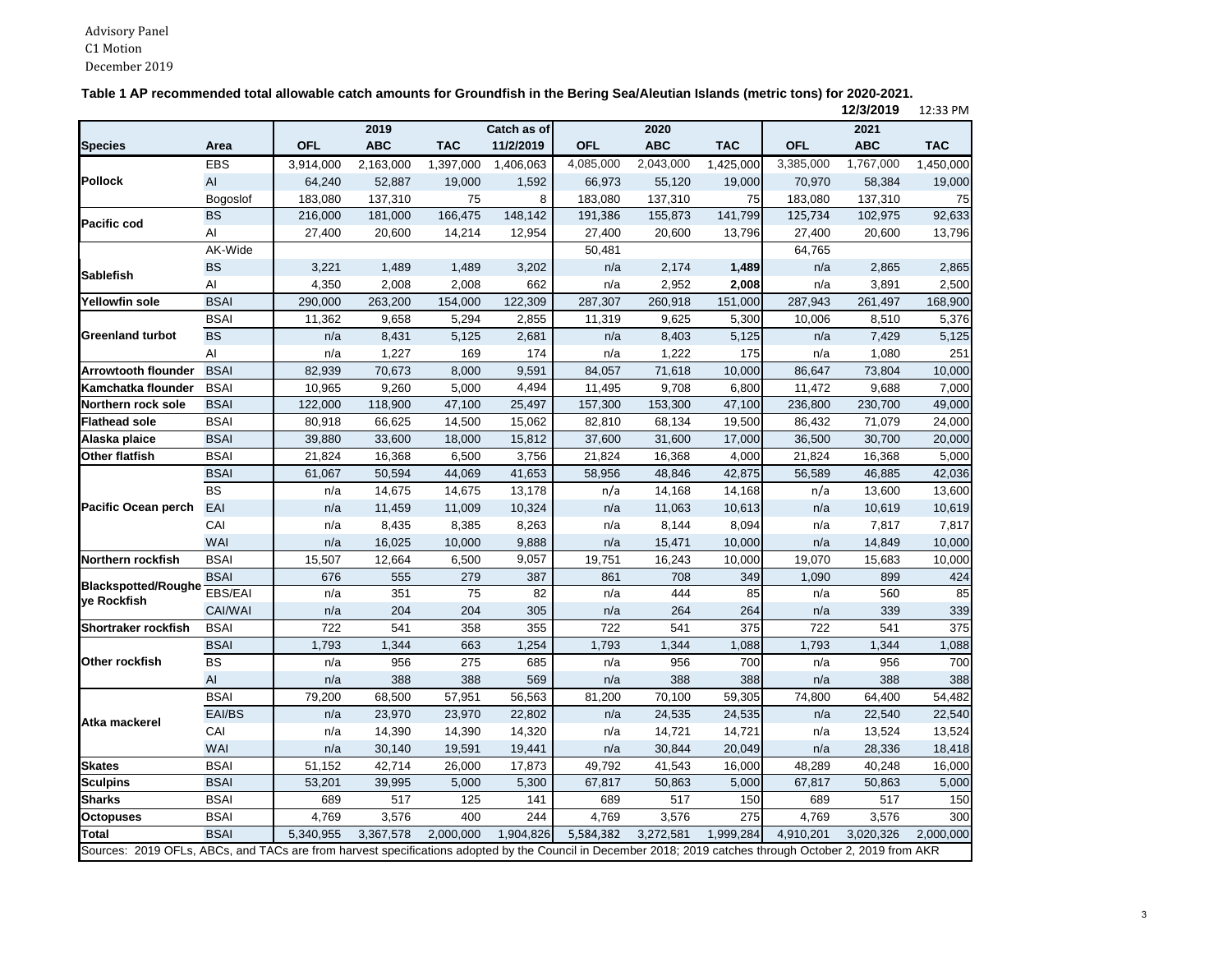Advisory Panel C1 Motion December 2019

### **AP Motion 3**

The AP recommends the Council set flatfish flexibility reserves in Table 7 (provided in the Action Memo for Agenda item C1) to maximize the ABC reserves and recommends the approval of Tables 8 through 13 as provided in the Action Memo for Agenda item C1. *Motion passed 19-0*

## *Rationale:*

*● The ABSC comment letter submitted under agenda item E1 Staff Tasking was referenced during deliberations, noting the crabbers concerns regarding the perceived disparity between PSC limits and the directed fisheries.*

#### TABLE 7–PROPOSED 2020 AND 2021 ABC SURPLUS, ABC RESERVES, COMMUNITY DEVELOPMENT QUOTA (CDQ) ABC RESERVES, AND AMENDMENT 80 ABC RESERVES IN THE BSAI FOR FLATHEAD SOLE, ROCK SOLE, AND YELLOWFIN SOLE IN METRIC TONS

| Sector                   | Flathead sole | Rock sole | Yellowfin sole |
|--------------------------|---------------|-----------|----------------|
| ABC                      | 68.448        | 143.700   | 257,800        |
| <b>TAC</b>               | 14.500        | 57,100    | 166.425        |
| ABC surplus              | 53.948        | 86,600    | 91,375         |
| ABC reserve              | 53.948        | 86,600    | 91,375         |
| CDO ABC reserve          | 5,772         | 9.266     | 9,777          |
| Amendment 80 ABC reserve | 48.176        | 77.334    | 81.598         |

#### TABLE 8–PROPOSED 2020 AND 2021 APPORTIONMENT OF PROHIBITED SPECIES CATCH ALLOWANCES TO NON-TRAWL GEAR, THE CDQ PROGRAM, AMENDMENT 80, AND THE BSAI TRAWL LIMITED ACCESS SECTORS

| PSC species and<br>area <sup>1</sup> | <b>Total PSC</b> | Non-trawl<br><b>PSC</b> | CDQ PSQ<br>reserve <sup>2</sup> | <b>Trawl PSC</b><br>remaining<br>after CDO<br><b>PSQ</b> | Amendment<br>$80 \text{ sector}^3$ | <b>BSAI</b> trawl<br>limited<br>access<br>sector |
|--------------------------------------|------------------|-------------------------|---------------------------------|----------------------------------------------------------|------------------------------------|--------------------------------------------------|
| Halibut mortality<br>$(mt)$ BSAI     | 3,515            | 710                     | 315                             | n/a                                                      | 1,745                              | 745                                              |
| Herring (mt) BSAI                    | 2,532            | n/a                     | n/a                             | n/a                                                      | n/a                                | n/a                                              |
| Red king crab<br>(animals) Zone 1    | 97,000           | n/a                     | 10,379                          | 86,621                                                   | 43,293                             | 26,489                                           |
| C. opilio (animals)<br><b>COBLZ</b>  | 8,580,898        | n/a                     | 918,156                         | 7,662,742                                                | 3,766,238                          | 2,462,805                                        |
| C. bairdi crab<br>(animals) Zone 1   | 980,000          | n/a                     | 104,860                         | 875,140                                                  | 368,521                            | 411,228                                          |
| C. bairdi crab<br>(animals) Zone 2   | 2,970,000        | n/a                     | 317,790                         | 2,652,210                                                | 627,778                            | 1,241,500                                        |

<sup>1</sup> Refer to § 679.2 for definitions of zones.

<sup>2</sup> The PSQ reserve for crab species is 10.7 percent of each crab PSC limit.

<sup>3</sup> The Amendment 80 program reduced apportionment of the trawl PSC limits for crab below the total PSC limit. These reductions are not apportioned to other gear types or sectors.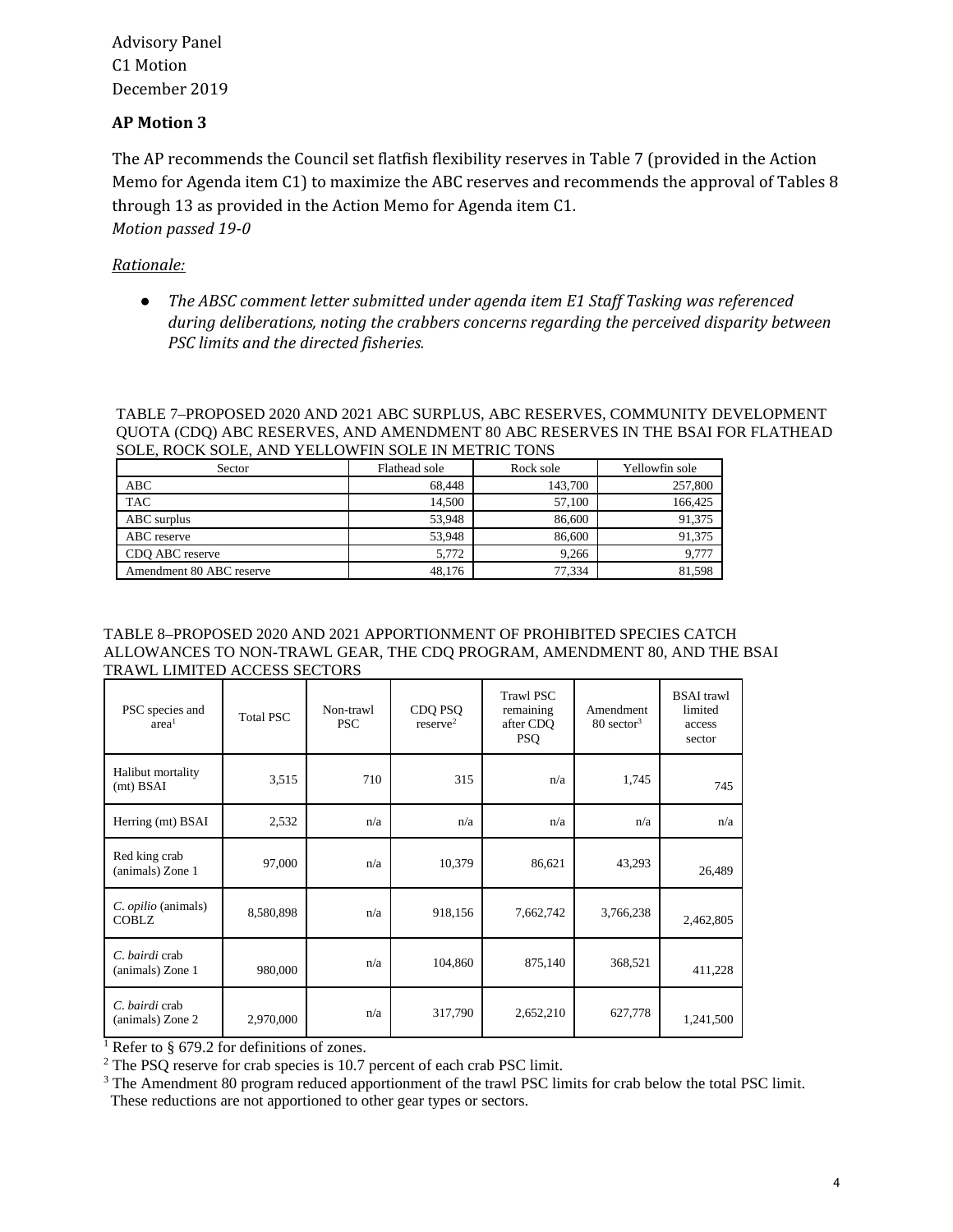#### TABLE 9-PROPOSED 2020 AND 2021 HERRING AND RED KING CRAB SAVINGS SUBAREA PROHIBITED SPECIES CATCH ALLOWANCES FOR ALL TRAWL SECTORS

| Fishery categories                                                | Herring (mt) BSAI | Red king crab (animals) Zone 1 |
|-------------------------------------------------------------------|-------------------|--------------------------------|
| Yellowfin sole                                                    | 110               | n/a                            |
| Rock sole/flathead sole/other flatfish $1$                        | 54                | n/a                            |
| Greenland turbot/arrowtooth flounder/Kamchatka flounder/sablefish | −                 | n/a                            |
| Rockfish                                                          |                   | n/a                            |
| Pacific cod                                                       | 13                | n/a                            |
| Midwater trawl pollock                                            | 2.299             | n/a                            |
| Pollock/Atka mackerel/other species <sup>2,3</sup>                | 42                | n/a                            |
| Red king crab savings subarea non-pelagic trawl gear <sup>4</sup> | n/a               | 24,250                         |
| Total trawl PSC                                                   | 2.532             | 97,000                         |

<sup>1</sup>"Other flatfish" for PSC monitoring includes all flatfish species, except for halibut (a prohibited species), Alaska plaice, arrowtooth flounder, flathead sole, Greenland turbot, Kamchatka flounder, rock sole, and yellowfin sole. 2 Pollock other than midwater trawl pollock, Atka mackerel, and "other species" fishery category.

<sup>34</sup>Other species" for PSC monitoring includes skates, sculpins, sharks, and octopuses.

<sup>4</sup>In October 2019, the Council recommended that the red king crab bycatch limit for non-pelagic trawl fisheries within the RKCSS be limited to 25 percent of the red king crab PSC allowance (see § 679.21(e)(3)(ii)(B)(2)). Note: Species apportionments may not total precisely due to rounding.

#### TABLE 10–PROPOSED 2020 AND 2021 PROHIBITED SPECIES BYCATCH ALLOWANCES FOR THE BSAI TRAWL LIMITED ACCESS SECTOR

|                                                                         | Prohibited species and area <sup>1</sup> |                                                                                                             |           |                     |           |  |
|-------------------------------------------------------------------------|------------------------------------------|-------------------------------------------------------------------------------------------------------------|-----------|---------------------|-----------|--|
| <b>BSAI</b> trawl limited access sector<br>fisheries                    |                                          | Red king crab<br>C. opilio<br>Halibut mortality<br>(animals) Zone<br>(animals)<br>(mt) BSAI<br><b>COBLZ</b> |           | C. bairdi (animals) |           |  |
|                                                                         |                                          |                                                                                                             |           | Zone $1$            | Zone 2    |  |
| Yellowfin sole                                                          | 150                                      | 23,338                                                                                                      | 2,321,656 | 346,228             | 1,185,500 |  |
| Rock sole/flathead sole/other<br>flatfish $2$                           |                                          |                                                                                                             |           |                     |           |  |
| Greenland turbot/arrowtooth<br>flounder/Kamchatka<br>flounder/sablefish |                                          |                                                                                                             |           |                     |           |  |
| Rockfish April 15-December 31                                           | 4                                        |                                                                                                             | 3,835     |                     | 1,000     |  |
| Pacific cod                                                             | 391                                      | 2,954                                                                                                       | 98,959    | 60,000              | 49,999    |  |
| Pollock/Atka mackerel/other<br>species $3$                              | 200                                      | 197                                                                                                         | 38,356    | 5,000               | 5,000     |  |
| Total BSAI trawl limited access<br>sector PSC                           | 745                                      | 26,489                                                                                                      | 2,462,805 | 411,228             | 1,241,500 |  |

<sup>1</sup> Refer to § 679.2 for definitions of areas.

<sup>2</sup> "Other flatfish" for PSC monitoring includes all flatfish species, except for halibut (a prohibited species), Alaska plaice, arrowtooth flounder, flathead sole, Greenland turbot, Kamchatka flounder, rock sole, and yellowfin sole.

<sup>3</sup> "Other species" for PSC monitoring includes skates, sculpins, sharks, and octopuses.

**Note:** Species apportionments may not total precisely due to rounding.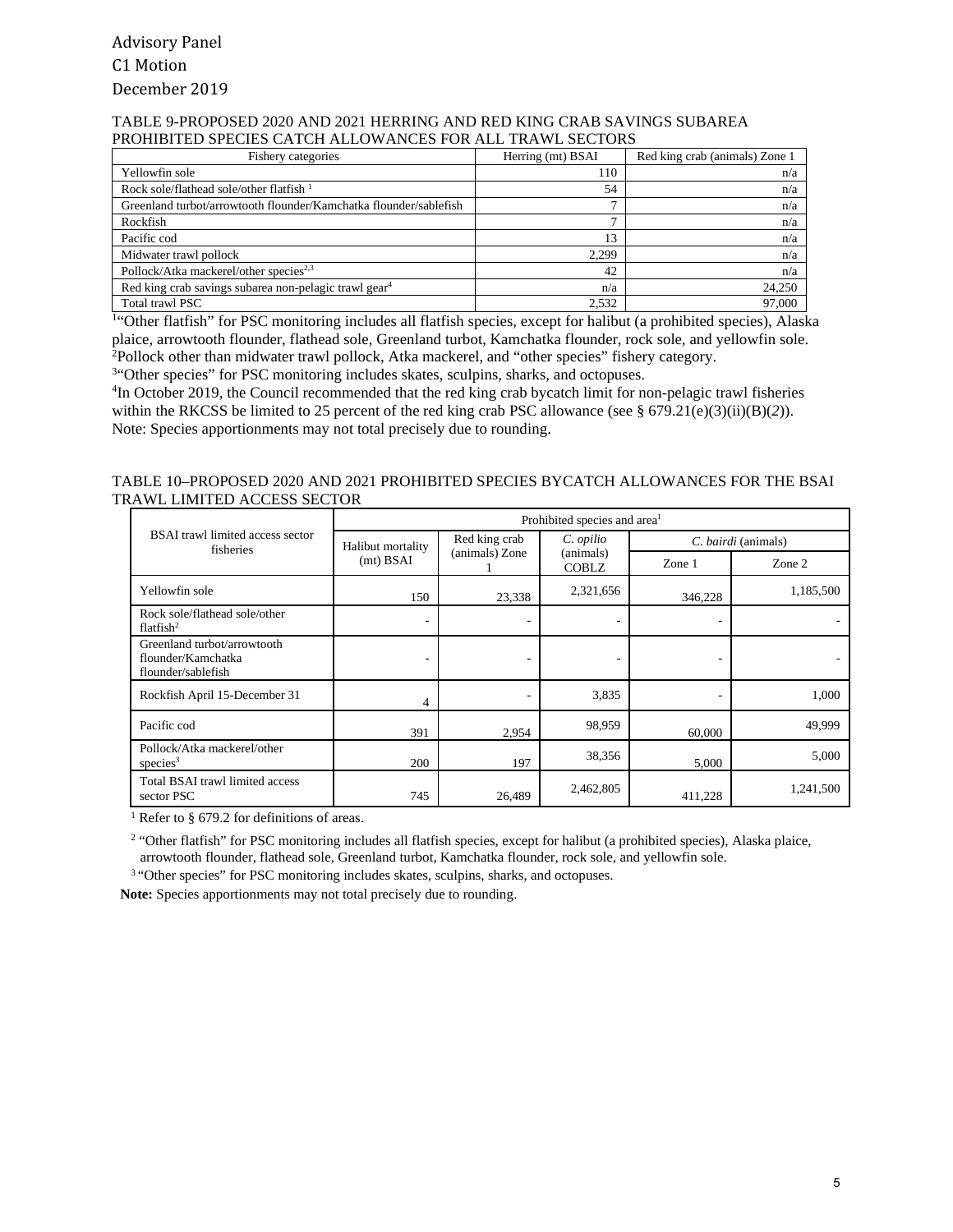## Advisory Panel C1 Motion December 2019

#### TABLE 11–PROPOSED 2020 AND 2021 HALIBUT PROHIBITED SPECIES BYCATCH ALLOWANCES FOR NON-TRAWL FISHERIES

| Halibut mortality (mt) BSAI         |                          |                  |                   |                   |
|-------------------------------------|--------------------------|------------------|-------------------|-------------------|
| Non-trawl fisheries                 | <b>Seasons</b>           | Catcher/processo | Catcher<br>vessel | All Non-<br>Trawl |
| Pacific cod                         | Annual Pacific cod       | 648              | 13                | n/a               |
|                                     | January 1-June 10        | 388              | 9                 | n/a               |
|                                     | June 10-August 15        | 162              | $\overline{2}$    | n/a               |
|                                     | August 15-December<br>31 | 98               | $\overline{2}$    | n/a               |
| Non-Pacific cod non-trawl-<br>Total | May 1-December 31        | n/a              | n/a               | 49                |
| Groundfish pot and jig              | n/a                      | n/a              | n/a               | Exempt            |
| Sablefish hook-and-line             | n/a                      | n/a              | n/a               | Exempt            |
| Total for all non-trawl PSC         | n/a                      | n/a              | n/a               | 710               |

#### TABLE 12–PROPOSED 2020 AND 2021 PACIFIC HALIBUT DISCARD MORTALITY RATES (DMR) FOR THE BSAI

| Gear              | Sector                           | Halibut discard mortality rate (percent) |
|-------------------|----------------------------------|------------------------------------------|
| Pelagic trawl     | All                              | 100                                      |
| Non-pelagic trawl | Mothership and catcher/processor |                                          |
| Non-pelagic trawl | Catcher vessel                   | 58                                       |
| Hook-and-line     | Catcher vessel                   |                                          |
| Hook-and-line     | Catcher/processor                |                                          |
| Pot               | All                              |                                          |

### TABLE 13–BERING SEA AND ALEUTIAN ISLANDS PACIFIC COD ABC, GHL, AND MAXIMUM TAC FOR 2020 AND 2021

|                  | <b>Aleutian Islands</b> | <b>Bering Sea</b> |
|------------------|-------------------------|-------------------|
| 2020             |                         |                   |
| ABC              | 20,600                  | 155,873           |
| GHL <sup>1</sup> | $6,804^2$               | 14,074            |
| <b>MaxTAC</b>    | 13,796 <sup>3</sup>     | 141,799           |
| 2021             |                         |                   |
| <b>ABC</b>       | 20,600                  | 102,975           |
| <b>GHL</b>       | $6,804*$                | 10,343            |
| <b>MaxTAC</b>    | $13,796^3$              | 92,633            |

1 GHL in the Bering Sea includes 9% for the pot gear fishery and an addition 45 tons for the jig gear fishery. GHL in the Aleutian Islands is 35% of ABC in 2020, expected to increase to 39% of ABC in 2021.

2 GHL in the Aleutian Islands is capped at 6,804 t, (15,000,000 pounds). Without the cap the GHL would be 7,210 t in 2020 and 8,034 in 2021  $3$ MaxTAC in the Aleutian Islands is ABC – 6,804 t (GHL cap)